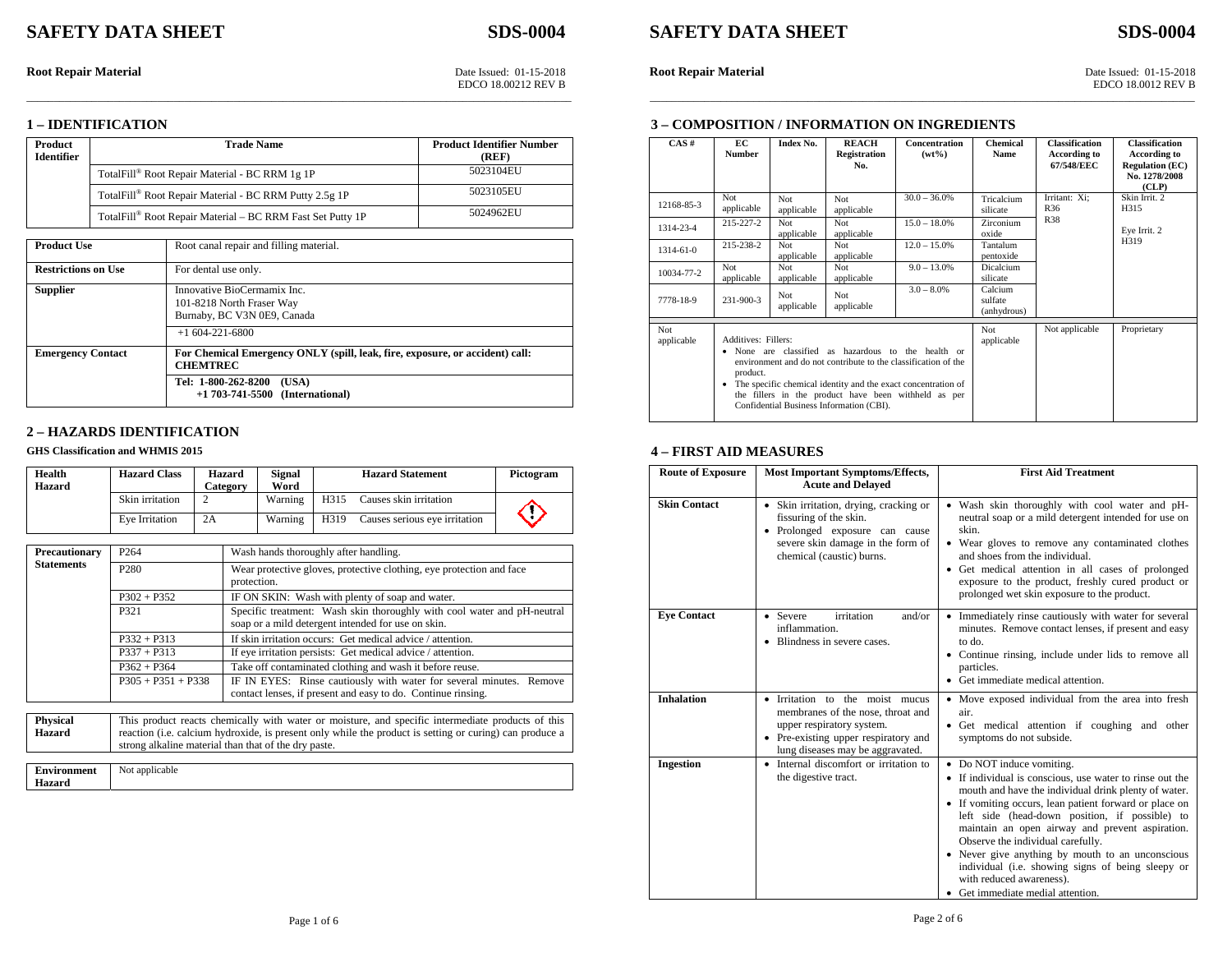\_\_\_\_\_\_\_\_\_\_\_\_\_\_\_\_\_\_\_\_\_\_\_\_\_\_\_\_\_\_\_\_\_\_\_\_\_\_\_\_\_\_\_\_\_\_\_\_\_\_\_\_\_\_\_\_\_\_\_\_\_\_\_\_\_\_\_\_\_\_\_\_\_\_\_\_\_\_\_\_\_\_\_\_\_\_\_\_\_\_\_\_\_\_\_\_\_\_\_\_ \_\_\_\_\_\_\_\_\_\_\_\_\_\_\_\_\_\_\_\_\_\_\_\_\_\_\_\_\_\_\_\_\_\_\_\_\_\_\_\_\_\_\_\_\_\_\_\_\_\_\_\_\_\_\_\_\_\_\_\_\_\_\_\_\_\_\_\_\_\_\_\_\_\_\_\_\_\_\_\_\_\_\_\_\_\_\_\_\_\_\_\_\_\_\_\_\_\_\_\_

# **SDS-0004**

**Root Repair Material** Date Issued: 01-15-2018<br> **Root Repair Material** Date Issued: 01-15-2018<br> **Root Repair Material** Date Issued: 01-15-2018<br> **Root Repair Material** Date Issued: 01-15-2018<br> **Root Repair Material** 

EDCO 18.00212 REV B EDCO 18.0012 REV B

#### **8 – EXPOSURE CONTROLS / PERSONAL PROTECTION**

| <b>Control Parameters</b>                                                                                  | The product does not contain any relevant quantities of materials with critical values that<br>have to be monitored at the workplace. |                                                                                                                                                                                                                                                                                                                                                                                                                                                                                  |  |  |
|------------------------------------------------------------------------------------------------------------|---------------------------------------------------------------------------------------------------------------------------------------|----------------------------------------------------------------------------------------------------------------------------------------------------------------------------------------------------------------------------------------------------------------------------------------------------------------------------------------------------------------------------------------------------------------------------------------------------------------------------------|--|--|
| <b>Appropriate</b><br><b>Engineering Controls</b>                                                          | Use and store in a well-ventilated area.                                                                                              |                                                                                                                                                                                                                                                                                                                                                                                                                                                                                  |  |  |
| <b>Individual Protections</b><br>Measures, Such as<br><b>Personal Protective</b><br><b>Equipment (PPE)</b> | <b>Eye / Face Protection</b>                                                                                                          | • Safety glasses with side shields.<br>Tightly sealed safety goggles.<br>$\bullet$<br>Face shields.<br>$\bullet$<br>Contact lenses should not be worn.<br>٠                                                                                                                                                                                                                                                                                                                      |  |  |
|                                                                                                            | <b>Skin Protection</b>                                                                                                                | • Glove material has to be impermeable and resistant to the<br>product:<br>o Exam gloves: nitrile rubber or latex.<br>o Recommended thickness of the glove material:<br>$>0.38$ mm<br>Use proper glove removal technique (without touching<br>glove's outer surface) to avoid skin contact with this<br>product.<br>Dispose of contaminated gloves after use in accordance<br>with applicable laws and good laboratory practice.<br>• Wash and dry hands after handling product. |  |  |
|                                                                                                            |                                                                                                                                       | • Lightweight impermeable protective work clothing (lab<br>coat), as appropriate, to prevent skin contact.<br>• Remove contaminated clothing and personal protective<br>equipment before entering eating areas.<br>• Remove contaminated clothing and personal protective<br>equipment. Wash before reuse.                                                                                                                                                                       |  |  |
|                                                                                                            | <b>Respiratory Protection</b>                                                                                                         | Surgical face mask<br>٠<br>• Handle product in a well-ventilated area.                                                                                                                                                                                                                                                                                                                                                                                                           |  |  |
|                                                                                                            | <b>Thermal Hazards</b>                                                                                                                | Not applicable                                                                                                                                                                                                                                                                                                                                                                                                                                                                   |  |  |
|                                                                                                            | <b>Hygiene Measures</b>                                                                                                               | • Handle in accordance with good industrial hygiene and<br>safety practice.<br>• Keep away from foodstuffs and beverages.<br>• Wash hands before breaks and at the end of work.                                                                                                                                                                                                                                                                                                  |  |  |

#### **9 – PHYSICAL AND CHEMICAL PROPERTIES**

| Appearance                                        | <b>State</b>      | Solid<br>(thick paste / putty) | <b>Upper / Lower Flammability or</b><br><b>Explosive Limits</b> | Not available    |
|---------------------------------------------------|-------------------|--------------------------------|-----------------------------------------------------------------|------------------|
|                                                   | <b>Colour</b>     | White                          |                                                                 |                  |
| Odour                                             | No distinct odour |                                | <b>Vapour Pressure</b>                                          | Not available    |
| <b>Odour Threshold</b>                            | Not available     |                                | <b>Vapour Density</b>                                           | Not available    |
| рH                                                | $>12$ (Basic)     |                                | <b>Relative Density</b>                                         | Not available    |
| <b>Melting Point /</b><br><b>Freezing Point</b>   | Not available     |                                | Solubility (with water)                                         | Slightly soluble |
| <b>Initial Boiling Point</b><br>and Boiling Range | Not available     |                                | <b>Partition Coefficient:</b><br>n-octanol / water              | Not available    |
| <b>Flash Point</b>                                | Not available     |                                | <b>Auto-ignition Temperature</b>                                | Not available    |
| <b>Evaporation Rate</b>                           | Not available     |                                | <b>Decomposition Temperature</b>                                | Not available    |
| <b>Flammability</b>                               | Not available     |                                | <b>Viscosity</b>                                                | Not available    |

#### **5 – FIRE-FIGHTING MEASURES**

| <b>Conditions of Flammability</b>           | Not flammable or combustible.                                            |
|---------------------------------------------|--------------------------------------------------------------------------|
|                                             |                                                                          |
| <b>Suitable Extinguishing Media</b>         | Use water spray, alcohol-resistant foam, dry chemical or carbon dioxide. |
|                                             |                                                                          |
| <b>Unsuitable Extinguishing Media</b>       | There is no restriction on the type of extinguisher.                     |
|                                             |                                                                          |
| Specific Hazards Arising From the           | None known.                                                              |
| <b>Product</b>                              |                                                                          |
| <b>Special Protective Actions Equipment</b> | Wear self-contained breathing apparatus and protective gloves for<br>٠   |
| and Precautions for Fire-Fighters           | firefighting.                                                            |
|                                             | Equipment should be thoroughly decontaminated after use.                 |
|                                             | Prevent spillage from entering drains or water courses.                  |
|                                             |                                                                          |

## **6 – ACCIDENTAL RELEASE MEASURES**

| <b>Protective</b><br><b>Precautions.</b><br>Personal<br>Equipment<br><b>Emergency</b><br>and<br><b>Procedures</b> | appropriate personal protective equipment<br>Wear<br>prevent<br>to<br>contamination of skin, eyes and personal clothing (see Section 8).<br>• Avoid contact with the product:<br>o Avoid contact to the product, freshly cured product or prolonged wet<br>skin exposure to the product.<br>o Avoid actions that cause dried product to become airborne.<br>o Avoid inhalation of dried product dust.<br>• Use a scoop or moist paper towel(s) to clean up spilled product. |
|-------------------------------------------------------------------------------------------------------------------|-----------------------------------------------------------------------------------------------------------------------------------------------------------------------------------------------------------------------------------------------------------------------------------------------------------------------------------------------------------------------------------------------------------------------------------------------------------------------------|
| <b>Environmental Precautions</b>                                                                                  | • Prevent further spillage.<br>• Keep product away from drains, surface and ground water.                                                                                                                                                                                                                                                                                                                                                                                   |
| <b>Methods</b><br><b>Materials</b><br>for<br>and<br><b>Containment and Cleaning Up</b>                            | • Use a scoop or moist paper towel(s) to clean up spilled product. Dispose<br>of in a suitable sealed container.<br>Dispose of waste product according to local state and federal regulations.<br>Cover drains.<br>Wash spilled area with large amounts of water and dry thoroughly.                                                                                                                                                                                        |

## **7 – HANDLING AND STORAGE**

| <b>Precautions for Safe Handling</b> | Avoid contact with skin and eyes.<br>Avoid inhalation of dried product.<br>Wear personal protective equipment.<br>Remove contaminated clothing and personal protective equipment before<br>entering eating areas.<br>• Wash hands after handling product.<br>• Remove contaminated clothing and personal protective equipment. Wash<br>before reuse.<br>• Avoid contact with ammonia, ammonia nitrate, chlorine or chlorine<br>containing items. |
|--------------------------------------|--------------------------------------------------------------------------------------------------------------------------------------------------------------------------------------------------------------------------------------------------------------------------------------------------------------------------------------------------------------------------------------------------------------------------------------------------|
| <b>Conditions for Safe Storage</b>   | Air and moisture sensitive.<br>Store at room temperature in a dry area.<br>Store tightly closed in the original packaging. Keep dry until used.<br>• Protect from excessive heat and cold.<br>Protect packaging against physical damage.<br>Store away from incompatible materials, and from foodstuffs and<br>beverages.<br>Do not store near ammonia, ammonia nitrate, chlorine or chlorine<br>containing items.                               |